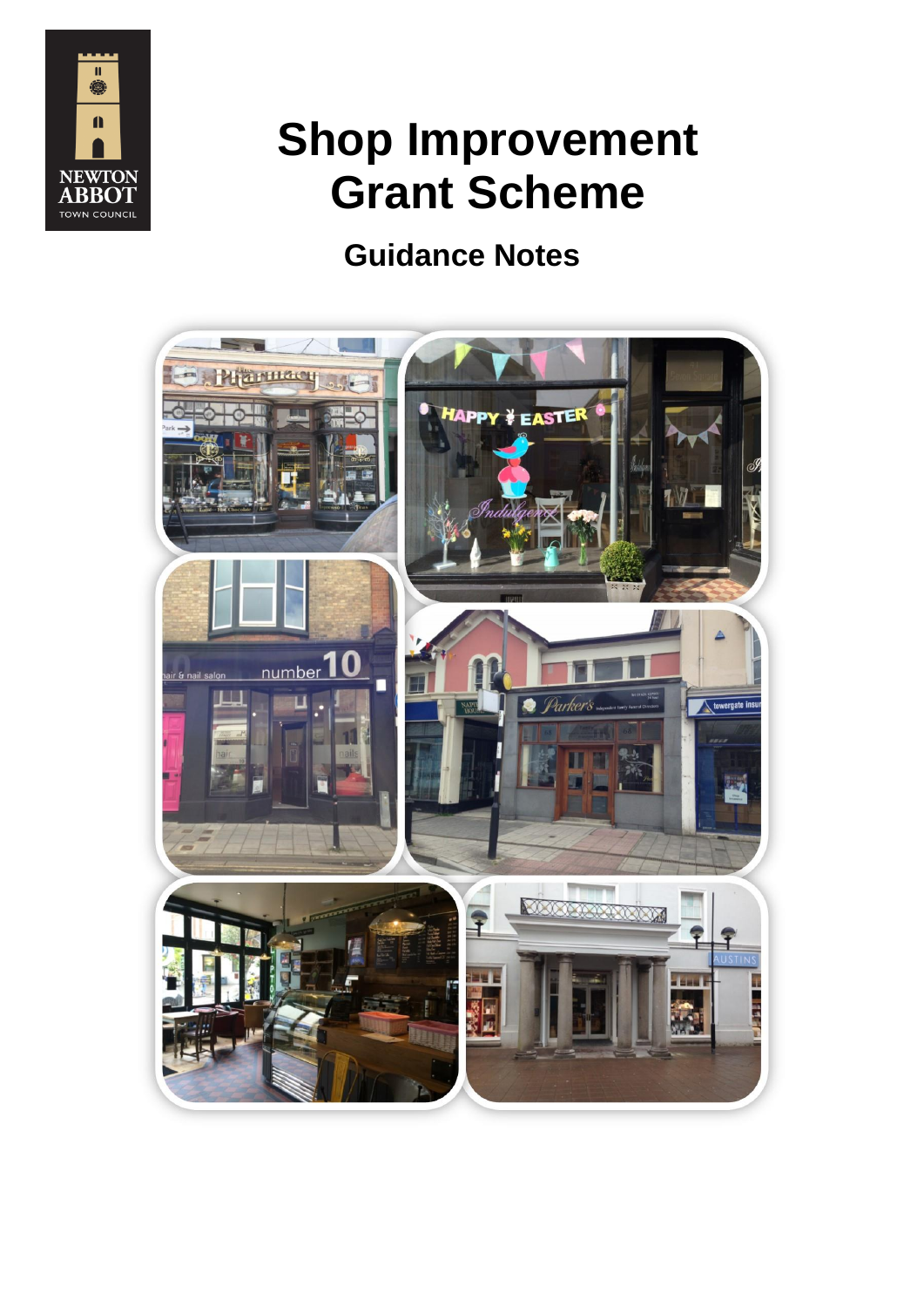#### **1 Background**

1.1. The appearance of shop fronts has a considerable influence on the overall character of a town. They are an essential element not only of the buildings in which they are set but also of the wider streetscape. A shop front that has been designed with respect given to the architecture of the building and character of the surrounding area can add charm and vitality, making it attractive to shoppers and visitors alike.

1.2. The shop improvement grant scheme aims to provide assistance to owners and tenants who wish to improve their premises. The scheme provides a means of supporting the growth of local businesses, improving the local environment and raising the image of the town amongst locals and visitors.

1.3. The Scheme is funded and administered by Newton Abbot Town Council .

1.4. The fund is intended to benefit as many businesses in the town as possible. Therefore, the grants allocated may depend on the number of applications that have been received in any one year.

1.5. These guidance notes are provided to help applicants understand the aims of the Shop Improvement Grant Scheme and to set out how to make a grant application.

1.6. For further information on the Shop Improvement Grant Scheme in Newton Abbot please contact the Newton Abbot Town Council Town Development Manager 07595 893151 or email [sally.henley@newtonabbot-tc.gov.uk](mailto:sally.henley@newtonabbot-tc.gov.uk)

### **2. Who can apply?**

2.1. The scheme is open to all freehold owners and leaseholders with at least five years remaining on their lease and tenants of premises with commercial/community services shopfrontages facing the street within the town of Newton Abbot. Tenants must have the building owners' prior written approval.

2.2. Qualifying premises could include:

- Shops including hairdressers, beauty salons, funeral directors, launderettes, dry cleaners etc;
- Financial and professional services (e.g. banks, building societies, estate agents);
- Restaurants, public houses, cafes and food takeaways;
- Buildings that are being used to provide a community service.

#### **3. What does the Scheme cover?**

3.1. Money is available to cover up to 50% of the total expenditure on a project. This means that the applicant will still need to finance the remaining 50%. 'In-kind' contributions such as DIY labouring/painting are welcome but will **not** contribute towards the 50% match-funding.

3.2. There will be one opportunity to apply each year. The deadline for applications is  $31<sup>st</sup>$ March. Work must be completed, and invoices received before 31<sup>st</sup> March the following year.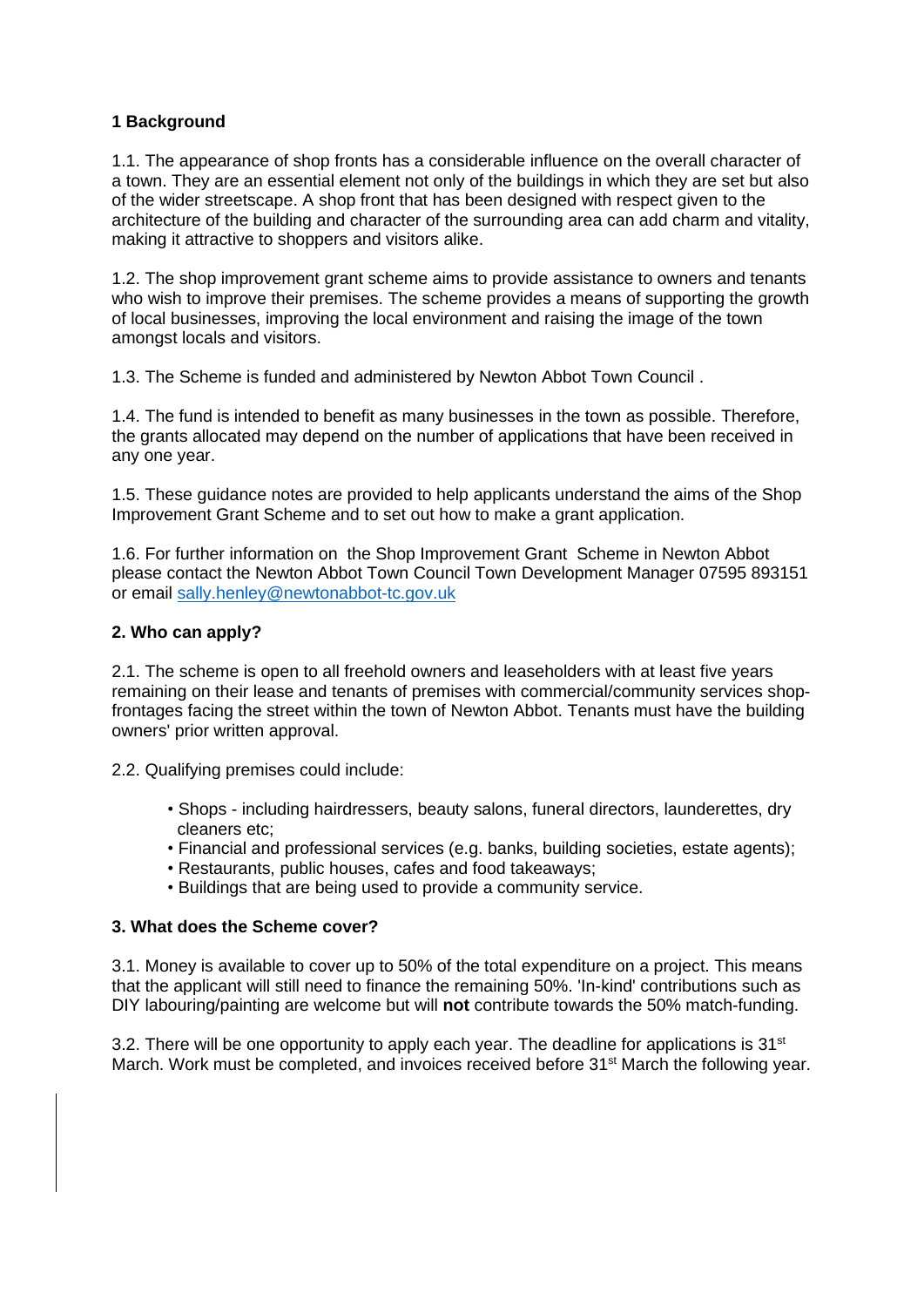- 3.3. Claims can be made against the following costs:
	- Planning pre-application advice;
	- Planning fees;
	- Photomontage, material samples or anything else required as part of the planning process;
	- Physical work necessary to deliver the improvement (see 3.4 and 3.6).
- 3.4. The following work will be considered eligible for support:
	- New shop fronts and fascias;
	- Repair and reinstatement of any part of a shop front fixture that is visible from the street;
	- Re-instatement of original architectural features e.g. ornamental masonry, stucco and other applied finishes or details, historically patterned woodwork, ornamental metalwork or other features of historic significance;
	- Repainting of shop front in suitable colours;
	- Repair and reinstatement of guttering and down-pipes to match historic materials;
	- Repainting or re-rendering prominent elevations in suitable heritage colours;
	- Repair of external stonework and brickwork and replacement of stonework or brick work;
	- Re-pointing using traditional materials;
	- Pedestrian access improvements these must be compliant with the Disability Discrimination Act;
	- Signage;
	- Fixed window display equipment;
	- Replacement of external shutters with internal security grilles and or security glazing (e.g. laminated or strengthened glass), which allows window-shopping to take place in the evening;
	- External and window lighting;
	- Suitable awnings & replacement awnings.
- 3.5. All work is subject to the relevant permissions being secured (see section 4)
- 3.6. The scheme will not support:
	- Improvements to residential property, including residential property located above commercial/community premises;
	- Works which have already been undertaken or any works which are started prior to a formal offer of grant funding being made;
	- Structural repairs including re-roofing;
	- Internal repairs and alterations not visible from the street:
	- External shutters and other security devices (e.g. CCTV);
	- Recoverable VAT:
	- Properties in the ownership of a local authority;
	- Any premises in receipt of a Shop Improvement Grant in the last 4 years.

3.7. The Scheme will only provide grants to commercial/community premises within the Newton Abbot Parish boundary. Please note that grants are discretionary and subject to availability of funds. The inclusion of a building within an eligible area does not give any automatic entitlement to a grant. The Councils reserve the right to refuse any application which, in the opinion of the Grant Panel, does not meet the aims and objects of the Scheme which ultimately is to deliver improvements to the existing offer.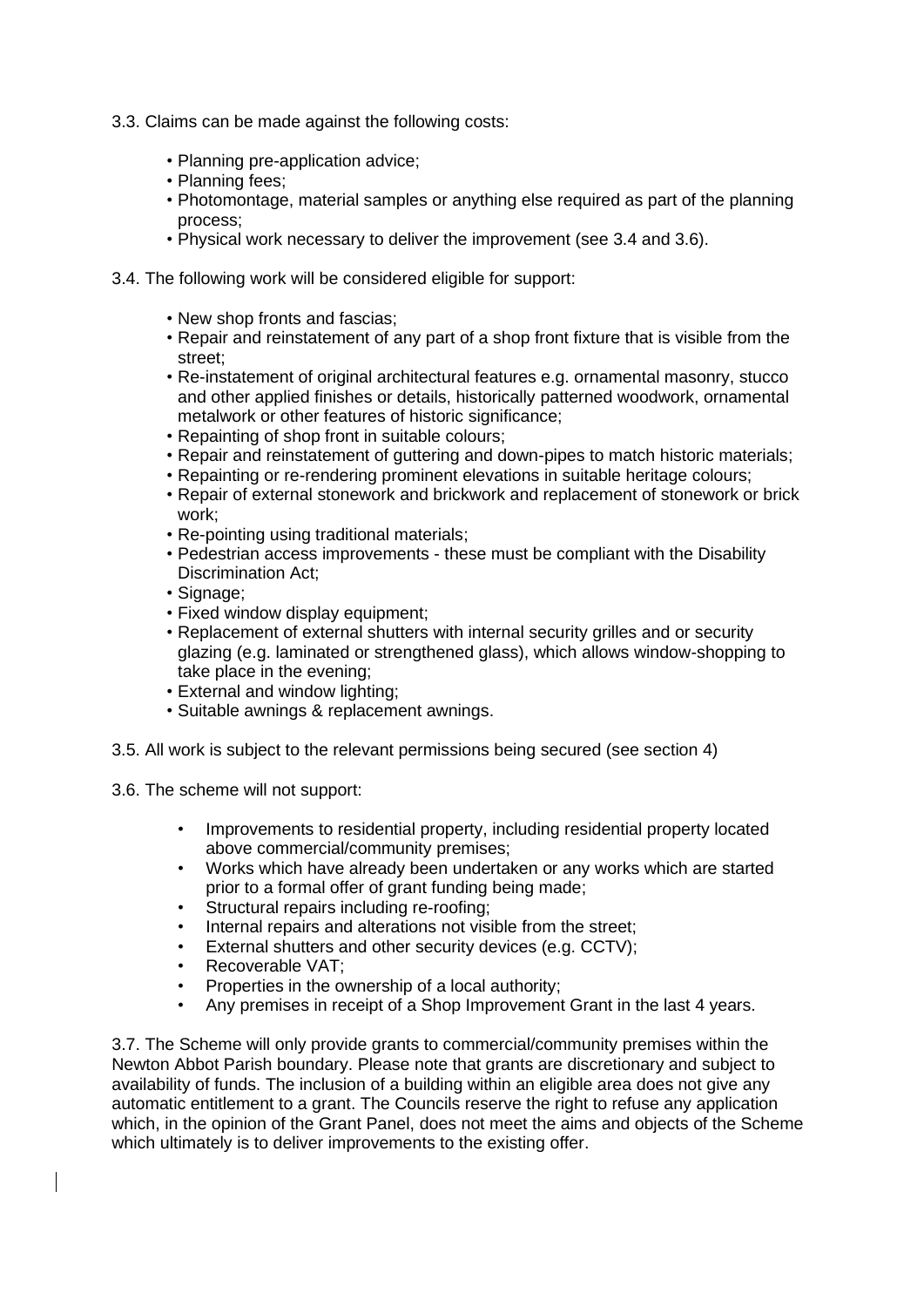#### **4. Do I Need Permission?**

4.1. Most alterations to shop fronts within Newton Abbot will require permission under the Planning Acts, Advertisement Regulations or both, and work carried out without consent may result in enforcement action or prosecution by Teignbridge District Council.

4.2. Planning permission is required for works that involve a material change to the external appearance of a premises. Such works include alterations to the fascia, the windows or the doorway, changes to the materials used or the installation of blinds/awnings or security shutters.

4.3. The complete or partial demolition of an unlisted building within a conservation area will require conservation area consent. This includes the removal of features which give the shop front character, such as stallrisers, fascias or window frames.

4.4. Any alteration which affects the special historic, artistic, or architectural interest of a listed building (including character and appearance) will require listed building consent. Such works include alterations to architectural details, alterations to the interior, the installation of shop front security measures, and in some cases the repainting of a shop front in a different colour.

4.5. Advertisement consent is required for the display of certain types of signs in particular locations.

4.6. Please note that it takes the District Council approximately two months to determine a planning application, advertisement consent or other statutory consent. This consideration should be built into the project timetable.

4.7. The Town Council can be contacted prior to making a grant application, if there is any uncertainty about permissions required for the proposed work.

#### **5. How do I apply?**

5.1. There will be one opportunity to apply each year. The deadline for applications is  $31<sup>st</sup>$ March (see point 3.2)

5.2. In order to consider your application, we require the following:

• Completed Application form including the full details of the work to be carried out and any supporting evidence;

• Proof of ownership/lease – The applicant will need to provide proof in writing that they have permission from the owner to carry out the works if not the owner;

• The building owner must countersign the application to show that they have given permission for the works to be carried out;

• Details of the permissions that will be needed to carry out the work and proof that the permissions have been granted. If the grant application has been submitted prior to receiving the permissions, a copy of the permission should be submitted as soon as it is received. Please note that until this has been provided, funds will not be released;